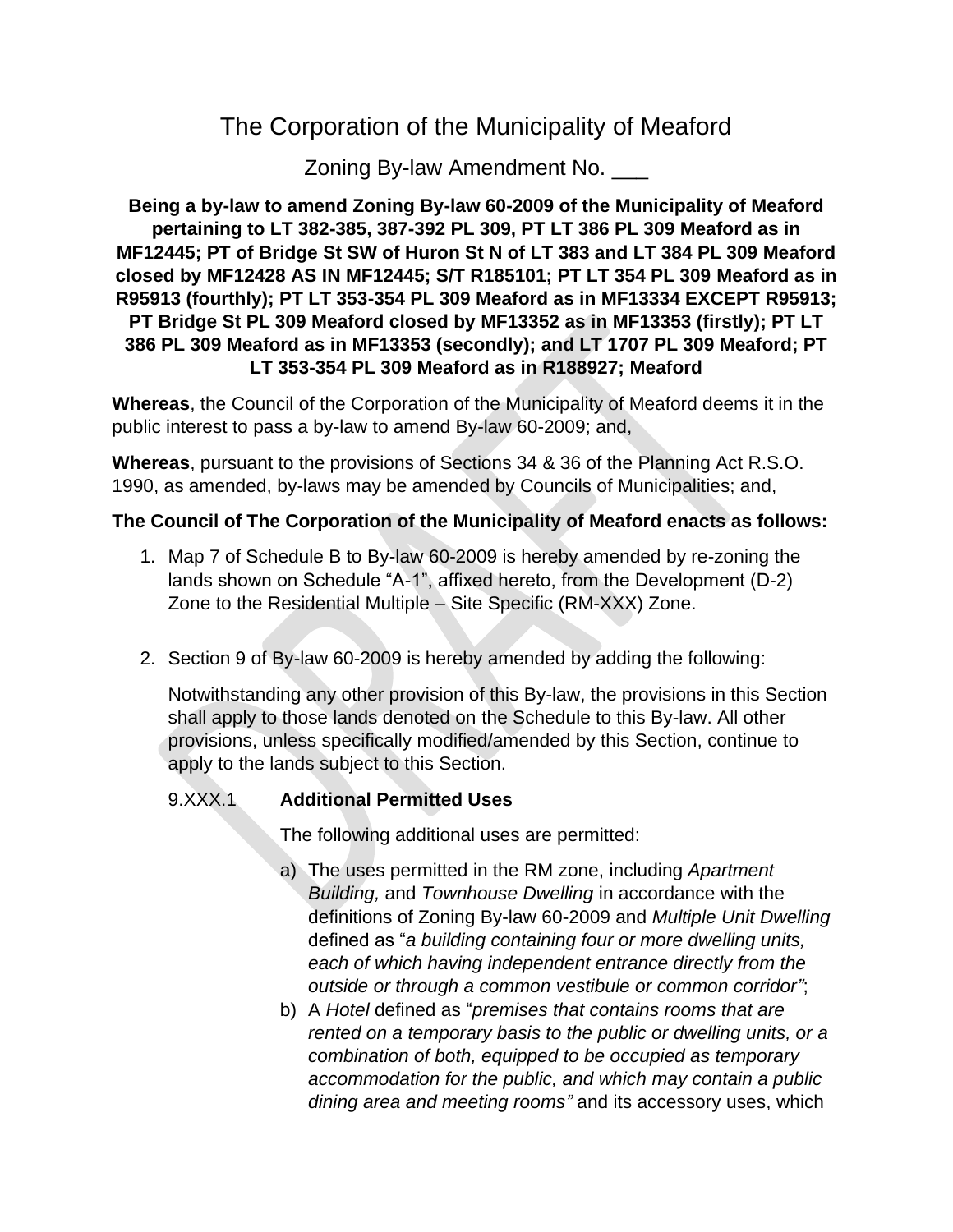may include a *Restaurant* including patio, *Commercial Fitness Centre*, and *Personal Service Shop* (i.e. spa), but does not include *Retail Store*;

- c) Accessory solar collector installations; and,
- d) A *Temporary Sales Office* defined as *"a building or structure, facility or trailer on the lot used for the purpose of the sale or*  lease of dwelling units to be erected on the lot and/or the *administration and management of construction activity related to the construction on the lot."*

## 9.XXX.2 **Special Site Provisions**

- a) The lots subject to this Special Provision shall be regarded as one lot for the purposes of meeting zoning regulations;
- b) Severances and lot divisions by way of registered condominium plan are permitted without meeting minimum lot frontage, setbacks, lot coverage and area requirements to newly created lot lines and for newly created parcels, as these lands are considered one lot for planning purposes;
- c) Parking, loading and driveways providing access to parking shall not require a setback from interior property lines shared with properties zoned RM-XXX on By-law 60-2009 Schedule B Map 9;
- d) Notwithstanding Section 3.0 Definitions of Zoning By-law 60- 2009, a *Storey* is defined as "*an enclosed area that occupies more than 50% of the floorplate of the building that pierces the surface grade. Mechanical and elevator penthouse are not considered part of the enclosed area of this definition*";
- e) *Hotel* building shall have a maximum building height of five (5) storeys;
- f) *Apartment Building* and *Multiple Dwelling* are permitted to have a maximum building height of four (4) storeys, plus both enclosed and unenclosed rooftop amenity space, the enclosed amenity space not to exceed 20% of the floorplate of the *Apartment Building* and not to exceed 50% of the floorplate of the *Multiple Dwelling*;
- g) Minimum required setbacks of 4.0 metres along the mutual property line with the Municipality of Meaford waterfront;
- h) Residential patios and any patio associated with the *Hotel* may encroach into the setback a maximum of 2.0 metres for the residential uses and 4.0 metres for the *Hotel*;
- i) *Townhouse Dwellings* facing Fuller and Boucher Street East shall have a minimum setback of 6.0 metres to any garage, and a minimum setback of 4.0 metres to any porch;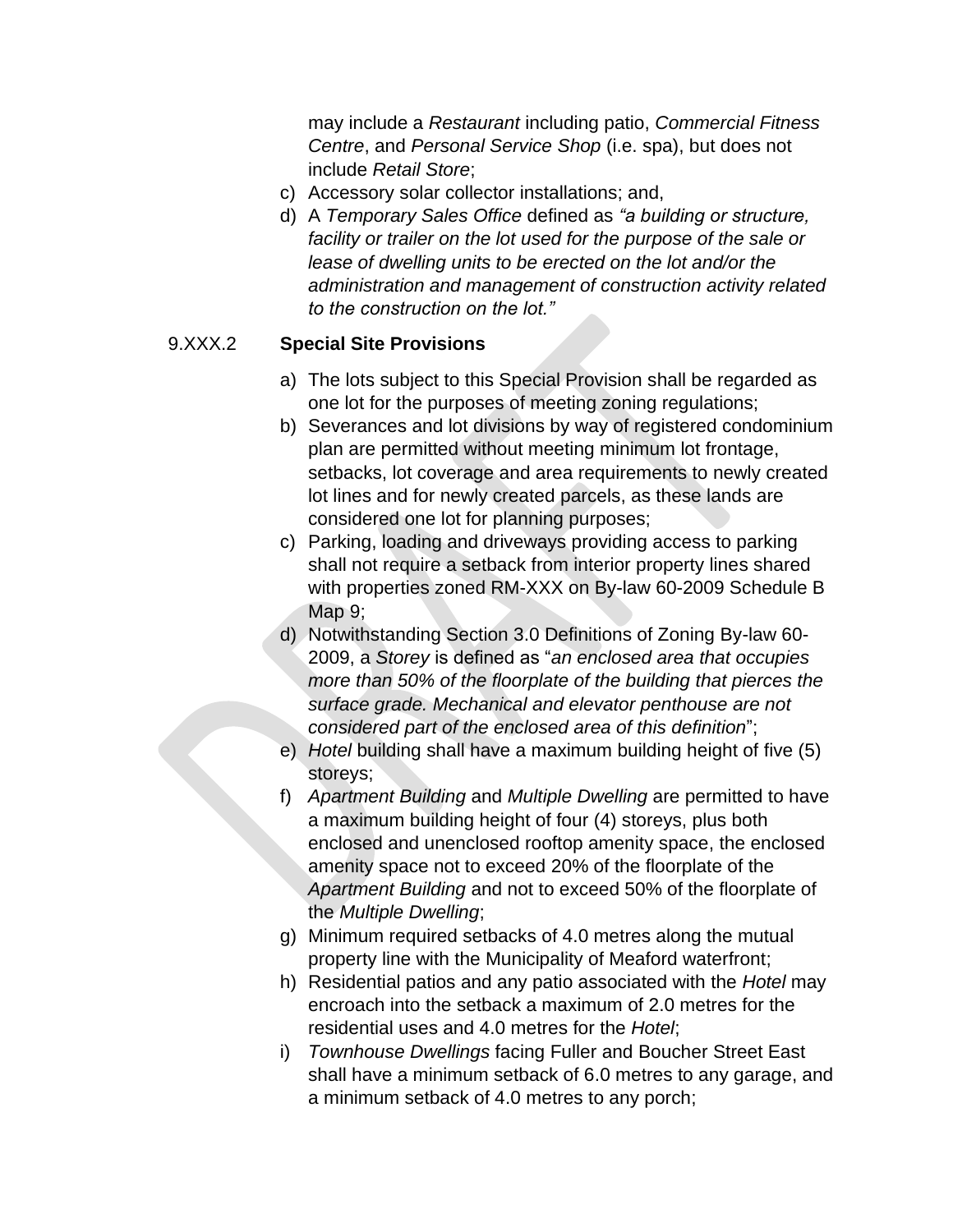- j) *Apartment Building* shall have a minimum setback of 6.0 metres to Boucher Street East;
- k) *Balconies* for the *Apartment Building* may be permitted to encroach a maximum of 2.0 metres into the setback along Boucher Street East;
- l) Parking shall be provided at a minimum rate of 1 space per dwelling unit for residential uses;
- m) Parking shall be provided at a minimum rate of 0.75 space per guest room for *Hotel* use including parking for accessory commercial uses within the building;
- n) Beehives are permitted outside the rear yard and within 30 metres of a lot line of a property zoned RM-XXX if the beehive is located on the rooftop of a building; and
- o) Loading docks shall be permitted within front and side yards subject to proper screening.
- 3. Notwithstanding the provisions of Section 9.XXX.1 and 9.XXX.2 above, a Holding provision (H) is hereby applied to the whole of the Site. The Holding provision shall be lifted provided the following occurs to the satisfaction of the Director of Planning for the Municipality of Meaford:
	- a) That a commitment be submitted from a hospitality and accommodation operator (i.e. hotelier) prior to any building permit being issued for development of any portion of the Site; and
	- b) That a Site Plan Agreement be executed by Meaford Municipal Council to provide for development in accordance with Site Plan Control Application, including financial securities for the extension of municipal services, road and streetscape improvements, and upon receipt of a Record of Site Condition and an acknowledgement letter from the Ministry of Environment, Conservation and Park.
- 4. Schedule "A-1"and all notations thereon, are hereby declared to form part of this By-law.
- 5. This by-law shall come into force and take effect upon being passed by Council, pursuant to the Planning Act, R.S.O. 1990, as amended.

### **Read a first, second and third time and finally passed this \_\_\_ day of \_\_\_\_\_\_\_\_\_\_\_, 2022.**